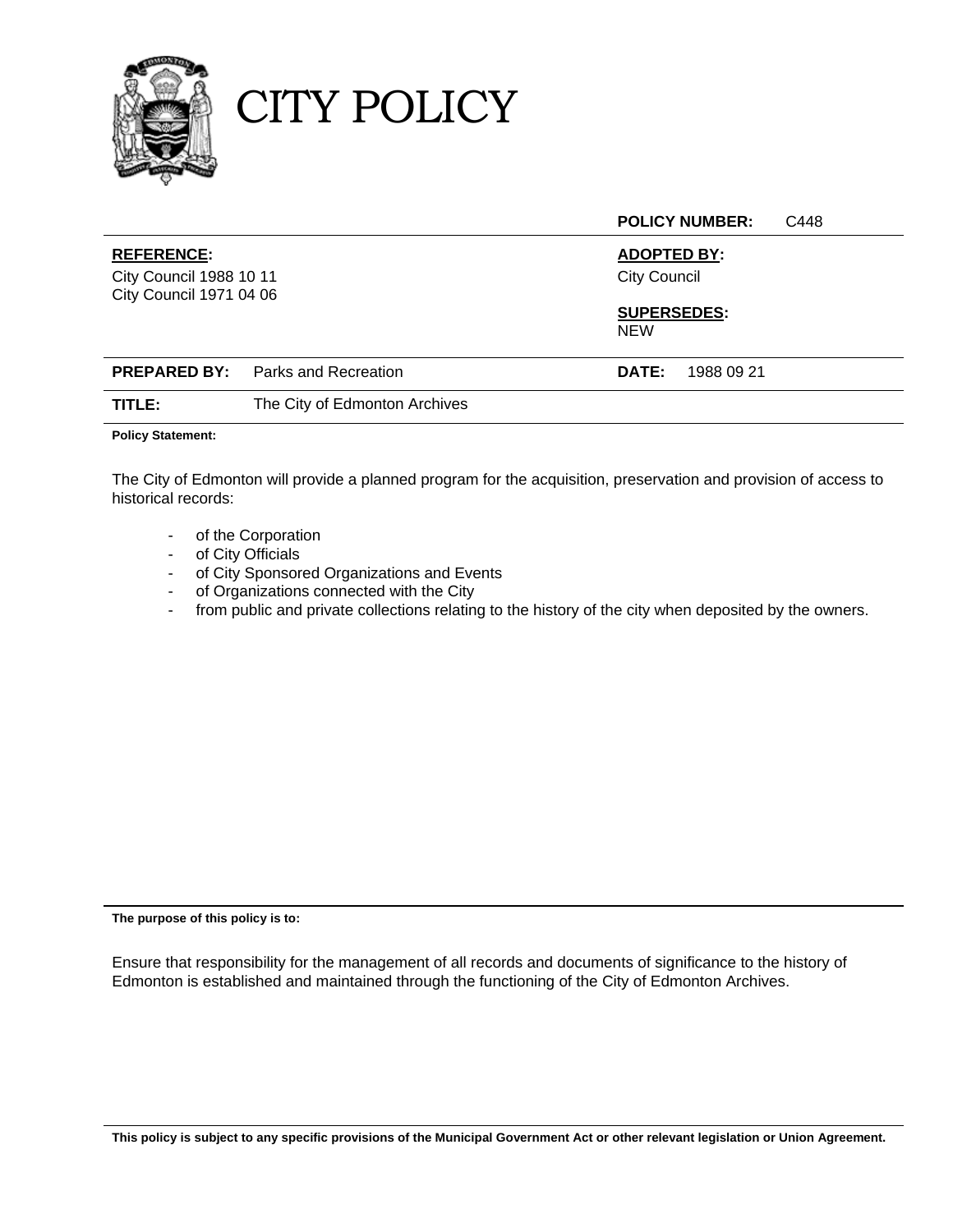

 **POLICY NUMBER:** C448 **AUTHORITY:** City Council **EFFECTIVE DATE:** 1988 09 21 **TITLE:** THE CITY OF EDMONTON ARCHIVES

#### 1. DEFINITIONS

- 1.01 Archives are permanently valuable records and documents relating to the history of Edmonton, which were created and accumulated by City Departments, City Agencies and by City-sponsored Organizations or were donated by private agencies.
- 1.02 Corporate Records Committee a committee whose purpose it is to establish procedures for all corporate records (see Policy 1037).
- 1.03 Records all original documents regardless of physical form relating to the history and development of Edmonton.
- 1.04 Active Record a record which is referred to and required constantly for current use by a Department or City Agency in the conduct of its business and which must be retained and maintained in the department or agency.
- 1.05 Dormant Record a record of a Department or City Agency which is not required constantly for current use, and therefore, need not be retained and maintained in the Department or Agency.
- 1.06 Dead Record a record on which all activity has ceased and which should be destroyed or if it has long-term informational value, it shall be transferred to the City of Edmonton Archives.
- 1.07 Depositor shall mean the General Manager of the relevant City Department, or the equivalent authority for Authorities, Boards, Committees or organizations, or a donor of private papers or manuscripts, photographs, magnetic tapes or other documentary items regardless of physical form.

### 2. RESPONSIBILITIES

2.01 City Manager To:

Approve this policy and proposed amendments to it.

2.02 Corporate Records Committee To:

 Establish disposition schedules, policies and procedures for all corporate records including retention, destruction or transfer to the City of Edmonton Archives.

 2.03 The General Manager of the Parks & Recreation Department shall be responsible for overall management of the City of Edmonton Archives. The functions of the Archivist are:

**PAGE:** 1 of 1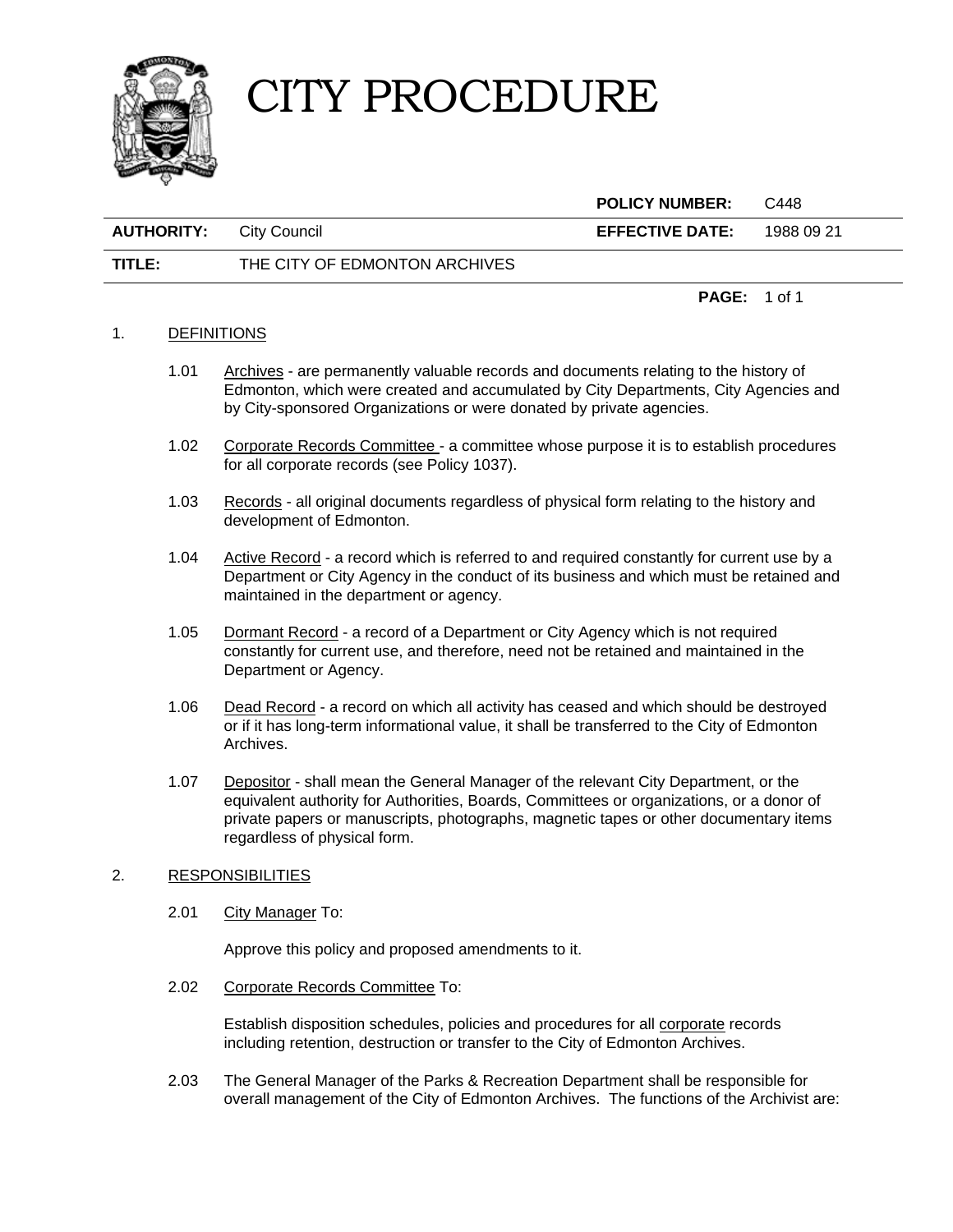

|                   |                                                                                                                         |                                                                                                                                                                                                                                                           |                                                                                                                                                                                                                                                                                                                                                         | <b>POLICY NUMBER:</b>  | C448       |
|-------------------|-------------------------------------------------------------------------------------------------------------------------|-----------------------------------------------------------------------------------------------------------------------------------------------------------------------------------------------------------------------------------------------------------|---------------------------------------------------------------------------------------------------------------------------------------------------------------------------------------------------------------------------------------------------------------------------------------------------------------------------------------------------------|------------------------|------------|
| <b>AUTHORITY:</b> |                                                                                                                         |                                                                                                                                                                                                                                                           | <b>City Council</b>                                                                                                                                                                                                                                                                                                                                     | <b>EFFECTIVE DATE:</b> | 1988 09 21 |
| TITLE:            |                                                                                                                         |                                                                                                                                                                                                                                                           | THE CITY OF EDMONTON ARCHIVES                                                                                                                                                                                                                                                                                                                           |                        |            |
|                   |                                                                                                                         |                                                                                                                                                                                                                                                           |                                                                                                                                                                                                                                                                                                                                                         | <b>PAGE:</b>           | 2 of 2     |
|                   |                                                                                                                         | (a)                                                                                                                                                                                                                                                       | Collecting, preserving, and restoring all corporate records having any bearing<br>upon the history of Edmonton, particularly those corporate records relating to all<br>business conducted by the City and its departments. In addition, historical<br>records donated to the City by a member of the general public will be preserved<br>and restored. |                        |            |
|                   |                                                                                                                         | (b)                                                                                                                                                                                                                                                       | Classifying, indexing, cataloguing and safekeeping of all items deposited.                                                                                                                                                                                                                                                                              |                        |            |
|                   |                                                                                                                         | (c)                                                                                                                                                                                                                                                       | Making available to researchers, with the consent of the Archivist, such material<br>as requested.                                                                                                                                                                                                                                                      |                        |            |
|                   |                                                                                                                         | (d)                                                                                                                                                                                                                                                       | Stimulating public interest in Edmonton's history by the dissemination of<br>information through exhibitions and displays.                                                                                                                                                                                                                              |                        |            |
|                   |                                                                                                                         | (e)                                                                                                                                                                                                                                                       | Increasing public knowledge, understanding and awareness of Edmonton's<br>heritage.                                                                                                                                                                                                                                                                     |                        |            |
|                   |                                                                                                                         | (f)                                                                                                                                                                                                                                                       | Contacting donors when a request is made concerning use of restricted material.                                                                                                                                                                                                                                                                         |                        |            |
| 3.                | <b>PROCEDURES</b>                                                                                                       |                                                                                                                                                                                                                                                           |                                                                                                                                                                                                                                                                                                                                                         |                        |            |
|                   | 3.01<br>Unless otherwise stipulated, all items when deposited in the Archives shall become the<br>property of the City. |                                                                                                                                                                                                                                                           |                                                                                                                                                                                                                                                                                                                                                         |                        |            |
|                   | 3.02                                                                                                                    | A City Department or City Agency depositor shall be entitled to have access to his<br>records at any time for administrative purposes. It is understood that these records are to<br>be examined within the Archives, unless other arrangements are made. |                                                                                                                                                                                                                                                                                                                                                         |                        |            |
|                   | 3.03.                                                                                                                   |                                                                                                                                                                                                                                                           | The Archives shall acquire items relating to the growth and organization of Edmonton. All                                                                                                                                                                                                                                                               |                        |            |

- 3.03 The Archives shall acquire items relating to the growth and organization of Edmonton. All corporate records have a life history, proceeding from the active, to the dormant, to the dead record stage. Corporate records when they reach the dormant stage, shall be referred to the Corporate Records Committee for a decision on disposition.
- 3.04 Corporate Records Committee shall forward selected items to the Archives.
- 3.05 Collections of archival material shall be gathered and placed in Archives and will consist of:
	- (a) Any and all corporate records which reflect the history of the corporation, its growth and change, its staff and programs, its policies, procedures and relationships, its functions, policies and decisions made within the civic organization.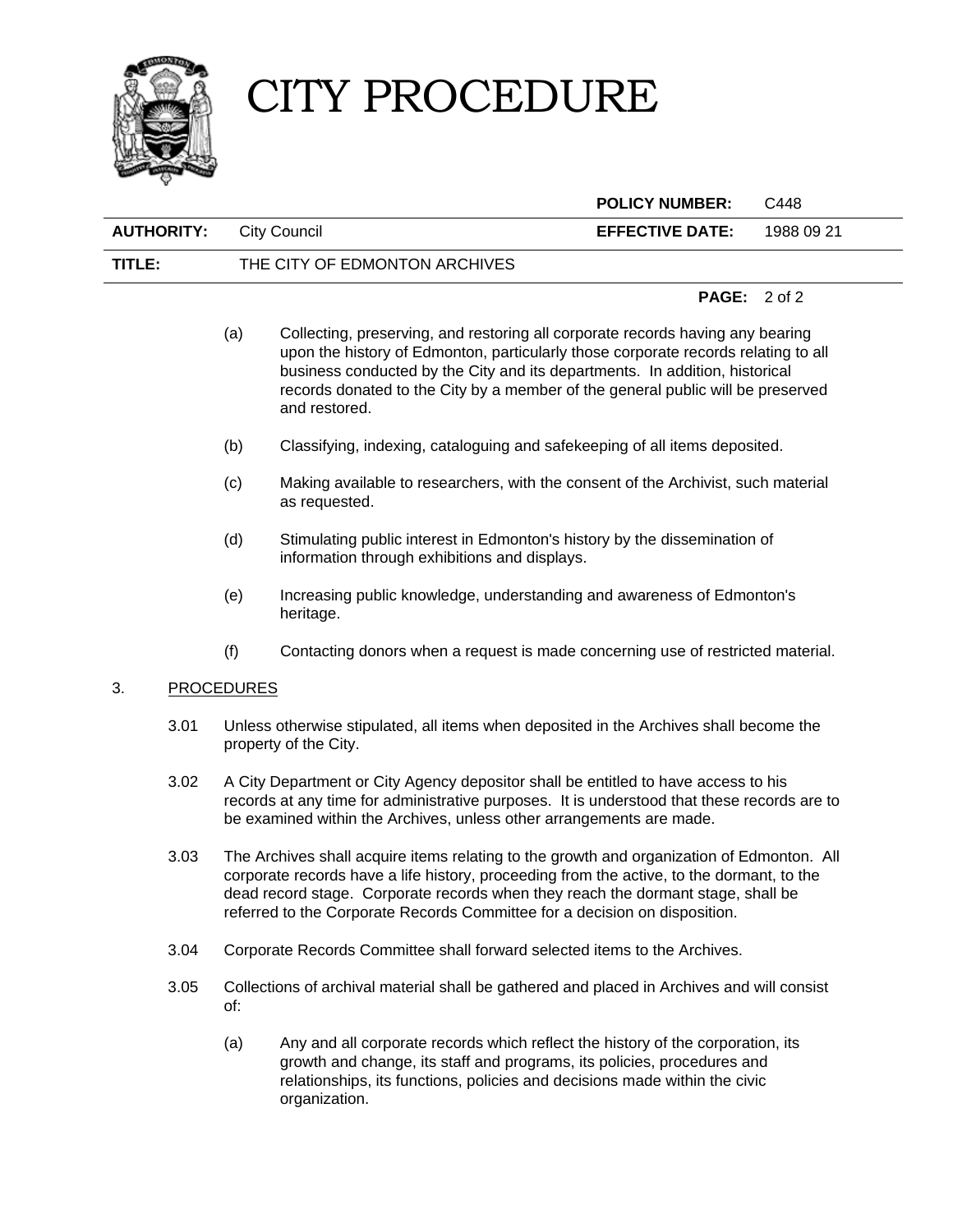

|                                       |      |                                                                                                                                                                                                                                                                                                                                                    |                                                                                                                                                                                                                                                                                                                                                                                                              | <b>POLICY NUMBER:</b>                                                                                                                                     | C448       |  |
|---------------------------------------|------|----------------------------------------------------------------------------------------------------------------------------------------------------------------------------------------------------------------------------------------------------------------------------------------------------------------------------------------------------|--------------------------------------------------------------------------------------------------------------------------------------------------------------------------------------------------------------------------------------------------------------------------------------------------------------------------------------------------------------------------------------------------------------|-----------------------------------------------------------------------------------------------------------------------------------------------------------|------------|--|
| <b>AUTHORITY:</b>                     |      |                                                                                                                                                                                                                                                                                                                                                    | <b>City Council</b>                                                                                                                                                                                                                                                                                                                                                                                          | <b>EFFECTIVE DATE:</b>                                                                                                                                    | 1988 09 21 |  |
| TITLE:                                |      |                                                                                                                                                                                                                                                                                                                                                    | THE CITY OF EDMONTON ARCHIVES                                                                                                                                                                                                                                                                                                                                                                                |                                                                                                                                                           |            |  |
|                                       |      |                                                                                                                                                                                                                                                                                                                                                    |                                                                                                                                                                                                                                                                                                                                                                                                              | PAGE:                                                                                                                                                     | 3 of 3     |  |
|                                       |      | (b)                                                                                                                                                                                                                                                                                                                                                | Semi-official records, which shall include records of City sponsored<br>organizations, programs and schedules of City events which do not form part of<br>the City's corporate record.                                                                                                                                                                                                                       |                                                                                                                                                           |            |  |
|                                       |      | (c)                                                                                                                                                                                                                                                                                                                                                |                                                                                                                                                                                                                                                                                                                                                                                                              | Records and papers which reflect the life of the City; and when deposited, private<br>papers of mayors, aldermen, commissioners and other City officials. |            |  |
|                                       |      | (d)                                                                                                                                                                                                                                                                                                                                                | Material produced by organizations connected with the City, including the Police<br>and Fire Departments, the Separate and Public School Boards, schools, Royal<br>Alexandra and other public hospitals, Public Library, Art Gallery, Exhibition<br>Association and other organizations supported in any way by funds supplied<br>directly or indirectly by the City, may be deposited in the City Archives. |                                                                                                                                                           |            |  |
|                                       |      | (e)                                                                                                                                                                                                                                                                                                                                                | Private and public collections, documents, records, minutes, correspondence and<br>publications when deposited by individual families, businesses and any other<br>parties, which are related to the history and development of the City.                                                                                                                                                                    |                                                                                                                                                           |            |  |
|                                       |      | (f)                                                                                                                                                                                                                                                                                                                                                | Audio-visual and similar types of materials including photographs, microfilm, film,<br>tape recordings, drawings, diagrams, and any other records associated with the<br>development of the City and its varied associations.                                                                                                                                                                                |                                                                                                                                                           |            |  |
|                                       |      | (g)                                                                                                                                                                                                                                                                                                                                                | All City archival material no longer required at its place of origin shall be<br>transferred to the Archives according to a schedule established by the<br>department concerned in consultation with the Archivist.                                                                                                                                                                                          |                                                                                                                                                           |            |  |
|                                       | 3.06 |                                                                                                                                                                                                                                                                                                                                                    | The Corporate Records Committee shall establish procedures to ensure the orderly<br>transfer of corporate records to the City of Edmonton Archives, including, but not limited<br>to filing sequences, lists, and discard procedures.                                                                                                                                                                        |                                                                                                                                                           |            |  |
|                                       | 3.07 |                                                                                                                                                                                                                                                                                                                                                    | Before archival material is destroyed, unanimous approval of the Corporate Records<br>Committee shall be given.                                                                                                                                                                                                                                                                                              |                                                                                                                                                           |            |  |
| <b>ACCESSIBILITY OF RECORDS</b><br>4. |      |                                                                                                                                                                                                                                                                                                                                                    |                                                                                                                                                                                                                                                                                                                                                                                                              |                                                                                                                                                           |            |  |
|                                       | 4.01 | Records of the City Administration, or City officials, City connected or sponsored<br>organizations, and from public and private donors shall be made available to the public<br>for research, only with the authorization of the depositor until such records are 25 years<br>old. After such time they shall be available for research purposes. |                                                                                                                                                                                                                                                                                                                                                                                                              |                                                                                                                                                           |            |  |
|                                       | 4.02 |                                                                                                                                                                                                                                                                                                                                                    | Records (as listed in section 3.05) shall be available for research:                                                                                                                                                                                                                                                                                                                                         |                                                                                                                                                           |            |  |

- (a) unless restrictions on their use have been specified by the depositor and
- (b) at the discretion of the Archivist.